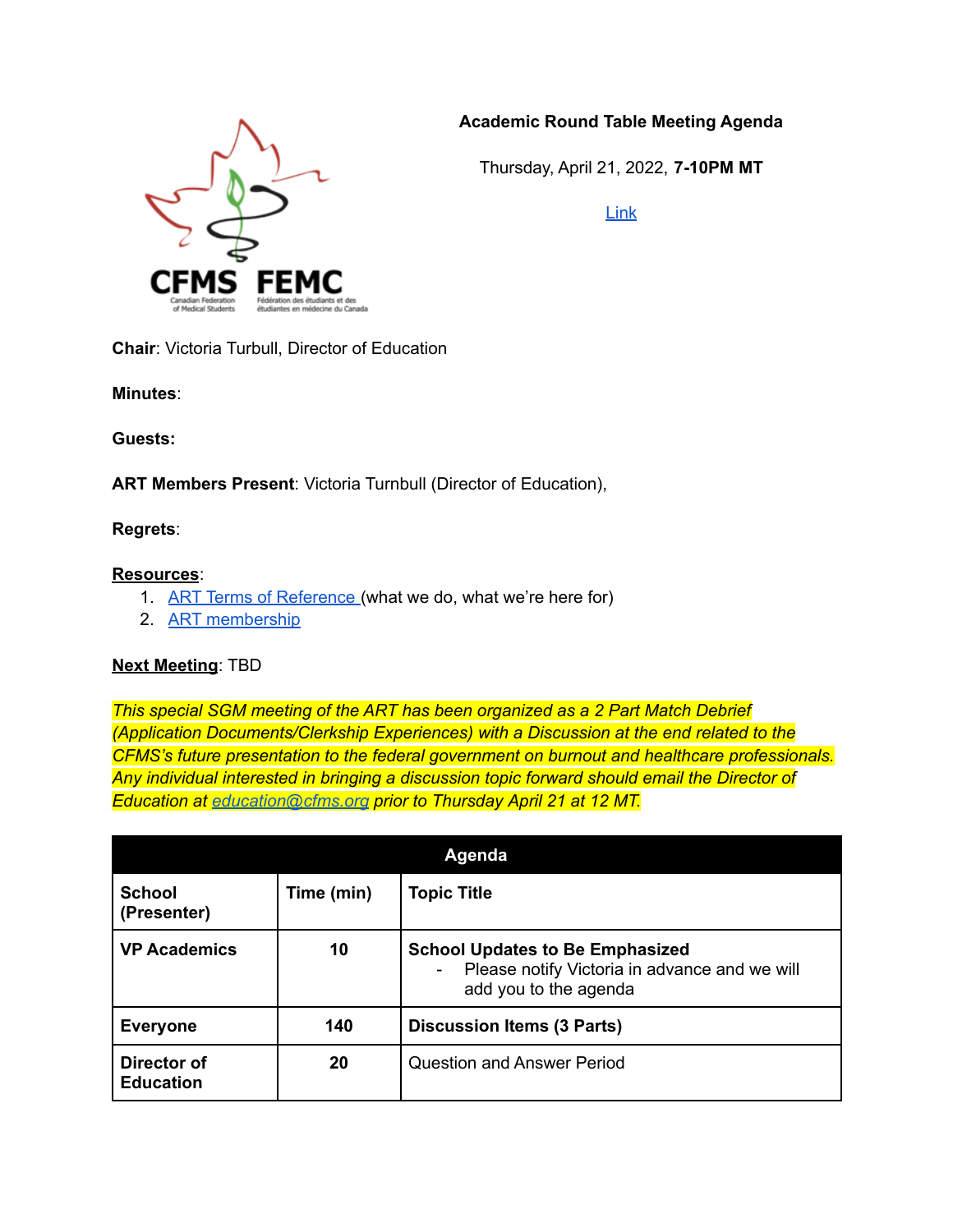| Discussion Items, Part 1: Match Debrief, Components of the Application<br>Please submit discussion items up until Thursday, April 21 at 12 MT   |    |                                                                                                                                                                                                                                                                                                                 |  |  |
|-------------------------------------------------------------------------------------------------------------------------------------------------|----|-----------------------------------------------------------------------------------------------------------------------------------------------------------------------------------------------------------------------------------------------------------------------------------------------------------------|--|--|
| Director of<br><b>Education</b>                                                                                                                 | 10 | <b>Update on Match Results and CFMS Response</b>                                                                                                                                                                                                                                                                |  |  |
| Director of<br><b>Education</b>                                                                                                                 | 20 | Final year clerks in the match: How well were/are<br>they supported, how has the match process been<br>impacted by COVID at your school? How well does<br>your school support unmatched students and/or<br>students who are not pleased with their match result?                                                |  |  |
| Director of<br><b>Education</b>                                                                                                                 | 10 | <b>Thoughts on Structured Reference Letters for</b><br>Residency Matching: Family and emergency medicine<br>have moved to a structured reference letter - what are<br>students thoughts about wider adaptation of the<br>structured reference letter?                                                           |  |  |
| Director of<br><b>Education</b>                                                                                                                 | 15 | Thoughts on Ethics Exams (FMPROC, CASPER) in<br>the Match                                                                                                                                                                                                                                                       |  |  |
| Director of<br><b>Education</b>                                                                                                                 | 15 | <b>Interview Formats:</b> What is our stance on residency<br>interviews being conducted synchronously,<br>asynchronously, and being recorded?                                                                                                                                                                   |  |  |
| Discussion Items, Part 2: Clerkship<br>Please submit discussion items up until Thursday, April 21 at 12 MT                                      |    |                                                                                                                                                                                                                                                                                                                 |  |  |
| <b>From Updates</b>                                                                                                                             | 20 | Mistreatment (continued from prior agenda)<br>Is student mistreatment a concern at your school at the<br>preclerk or clerk level?                                                                                                                                                                               |  |  |
| Director of<br><b>Education</b>                                                                                                                 | 20 | Curriculum Reform, EDI Issues in your Curriculum<br>(continued from prior agenda)<br>Please tell us how your school identifies curriculum<br>issues about EDI, any recent changes focused on<br>addressing EDI in your curriculum and anything you<br>think your school is doing particularly well in this area |  |  |
| <b>VP Ed McGill</b>                                                                                                                             | 20 | Clerkship workload/duty hours (continued from<br>prior agenda)<br>Does your school have a duty hour maximum for<br>clerks? How well is it known/is it followed?                                                                                                                                                 |  |  |
| Discussion Items, Part 3: Burnout + CFMS Presentation to the Federal Gov<br>Please submit discussion items up until Thursday, April 21 at 12 MT |    |                                                                                                                                                                                                                                                                                                                 |  |  |
| Director of<br><b>Education</b>                                                                                                                 | 20 | How do we prevent burnout among students, how<br>does staff burnout affect us?<br>CFMS bringing forward issues including tuition<br>impact, administrative redundancy, suffering of                                                                                                                             |  |  |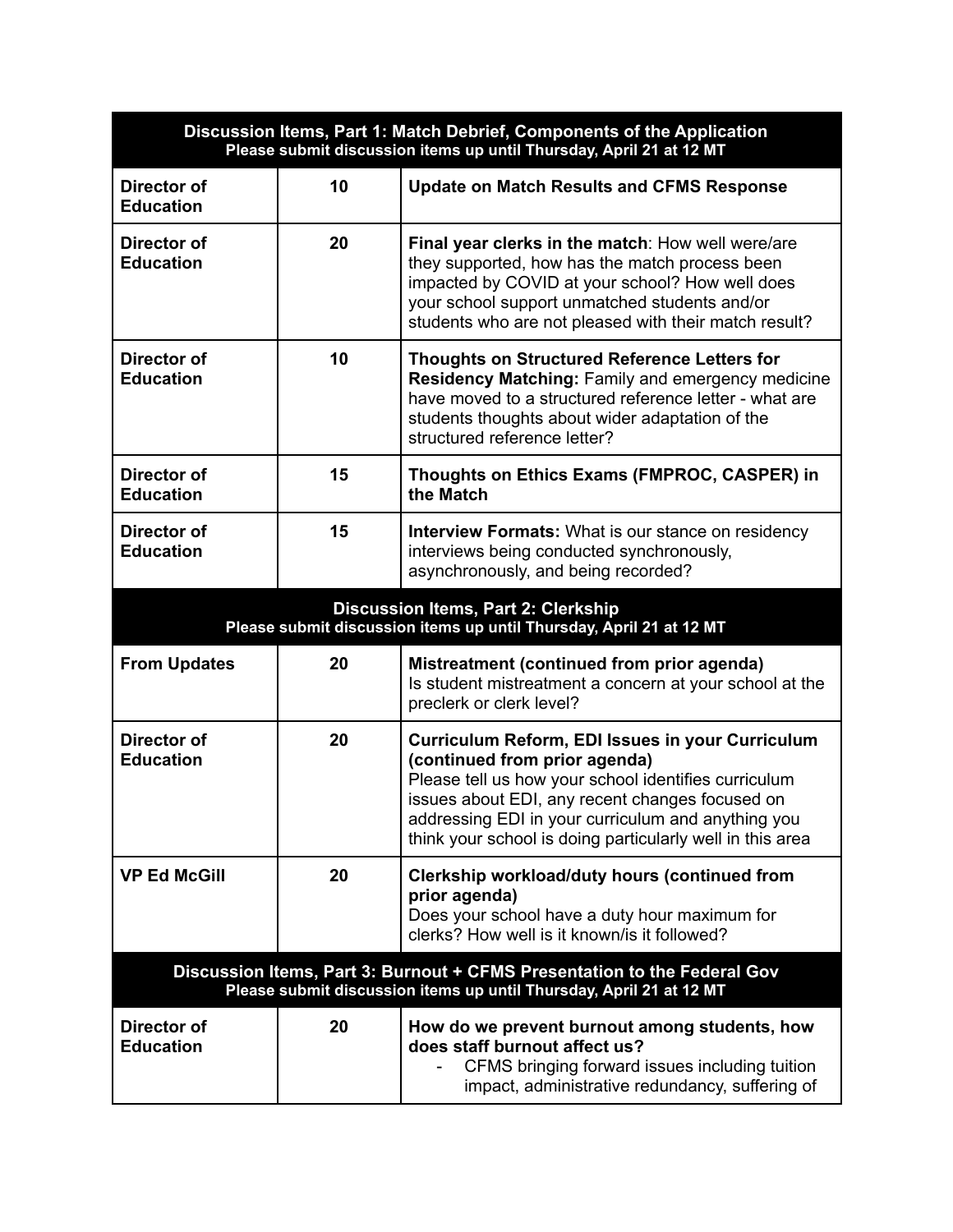## **School Updates:**

*Please note that school updates are not verbally provided and are expected to have been read in advance. If an ART member is interested in highlighting or emphasizing their update aloud, they should indicate this in advance to the Director of Education.*

*It would be helpful to include: if your school is currently allowing pre-clerkship observership opportunities, how easy those opportunities are to access, if your lectures occur virtually or in person, issues with pre-clerkship or clerkship curricula, access to electives (capacity issues), if elective experiences are being diminished (eg mitigating capacity issues by having too many learners on simultaneously), student stresses with COVID, and anything you think is relevant or important, licensing examination updates*

| School           | Represent<br>ative(s)                                               | Update        |           |
|------------------|---------------------------------------------------------------------|---------------|-----------|
|                  |                                                                     | Pre-Clerkship | Clerkship |
| <b>UBC</b>       | Alvin Qiu<br>Ciara<br>Morgan-Feir                                   |               |           |
| Alberta          | Fisayo<br>Aruleba                                                   |               |           |
| Calgary          | Mohamed<br>Bondok,<br>Kathy Fu<br>Scott Bell,<br>Erica<br>Lindquist |               |           |
| Saskatc<br>hewan | Robert<br>Downey<br>Hope<br>Anderson                                |               |           |
| Manitob<br>a     | Anthony<br>Wightman                                                 |               |           |
| <b>NOSM</b>      | Annie Dube<br>Hallie<br>Prescott                                    |               |           |
| Western          | Asaanth<br>Sivajohan                                                |               |           |